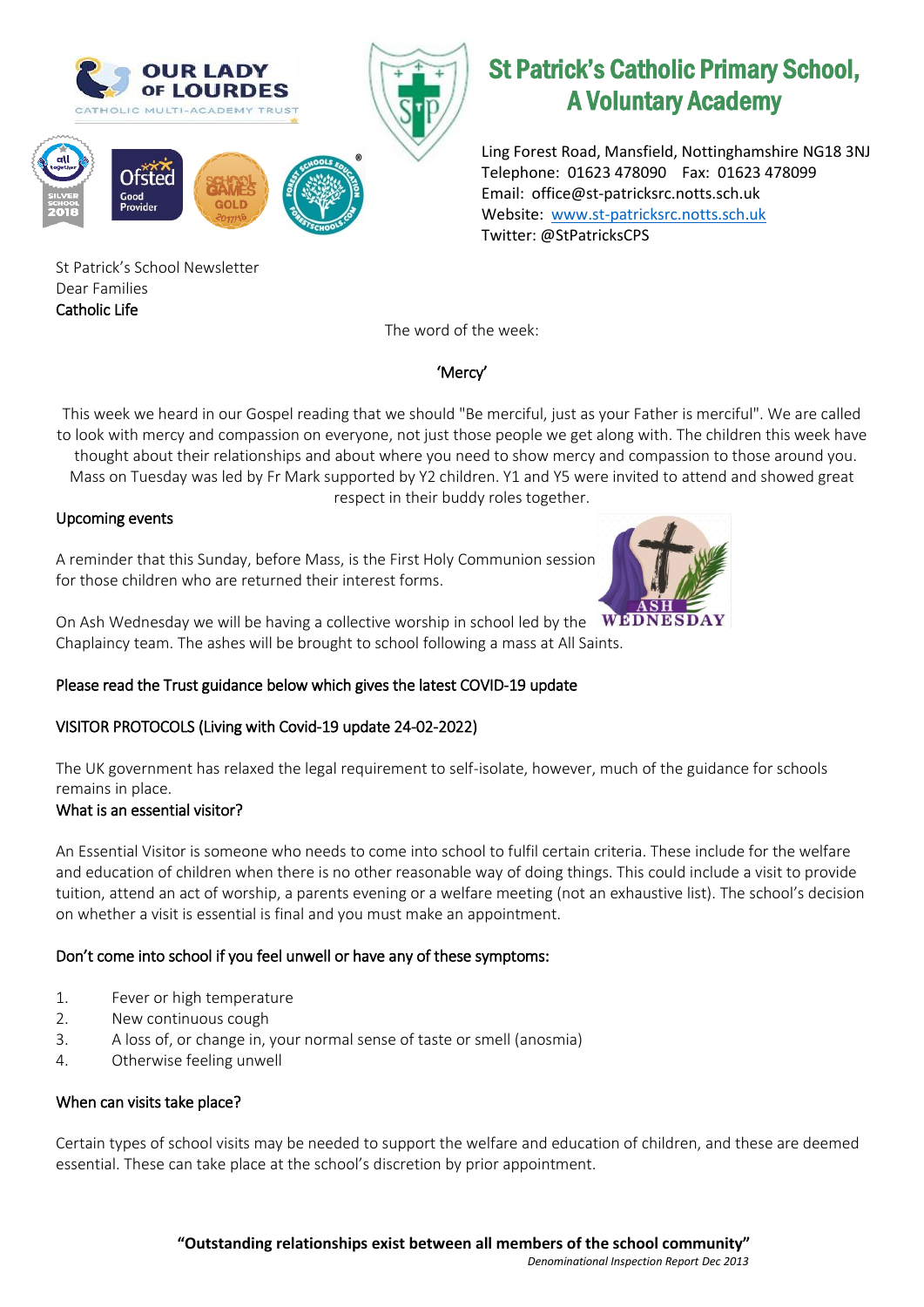

Ling Forest Road, Mansfield, Nottinghamshire NG18 3NJ Telephone: 01623 478090 Fax: 01623 478099 Email: office@st-patricksrc.notts.sch.uk Website: [www.st-patricksrc.notts.sch.uk](http://www.st-patricksrc.notts.sch.uk/) Twitter: @StPatricksCPS

#### When can't visits take place?

Visits to school may need to be suspended if local conditions (e.g., infection rates) do not permit them to take place and this may be at short notice.

#### In-person parents' evenings

You may attend an in-person parents evening by prior appointment, but you must follow the rules at all times.

#### Mass/act of worship

You may attend mass by prior appointment, but you must follow the rules at all times.

#### School events

You may attend an in-person event by prior appointment, but you must follow the rules at all times.

#### Meetings

You may attend an in-person meeting by prior appointment, but you must follow the rules at all times. The rules

1. You should ensure that you have an appointment to visit school. Schools are very busy and may not be able to see you or to deal with your query without appointment. Failure to do so may result in disappointment and having to return at another time.

2. Lateral flow testing: In accordance with government guidance, it is still strongly advised that visitors carry out a lateral flow test on the day of their visit to a school. Lateral Flow or 'at home' tests are available from most pharmacies and Covid testing stations. After 1st April 2022, you may have to pay for a lateral flow test if you are not eligible for a free test kit.

3. You should wear a face covering when instructed to do so which should fully cover the mouth and nose unless you are exempt on health grounds.

4. You should stay in the area designated for your visit. This to avoid too many people grouping in one location.

5. You should avoid close contact by keeping apart 2 meters when face-to-face contact with staff or children.

6. You should wash and sanitise your hands regularly. This can be done with soap and running water or hand sanitiser. This is particularly important before leaving home, after using public transport, before and after eating and after visiting the toilet.

7. Only use the toilet that you have been told to use.

#### We are delighted that we are able to welcome our community into school and very much appreciate everyone's support with the above visitor protocols.

**"Outstanding relationships exist between all members of the school community"** *Denominational Inspection Report Dec 2013*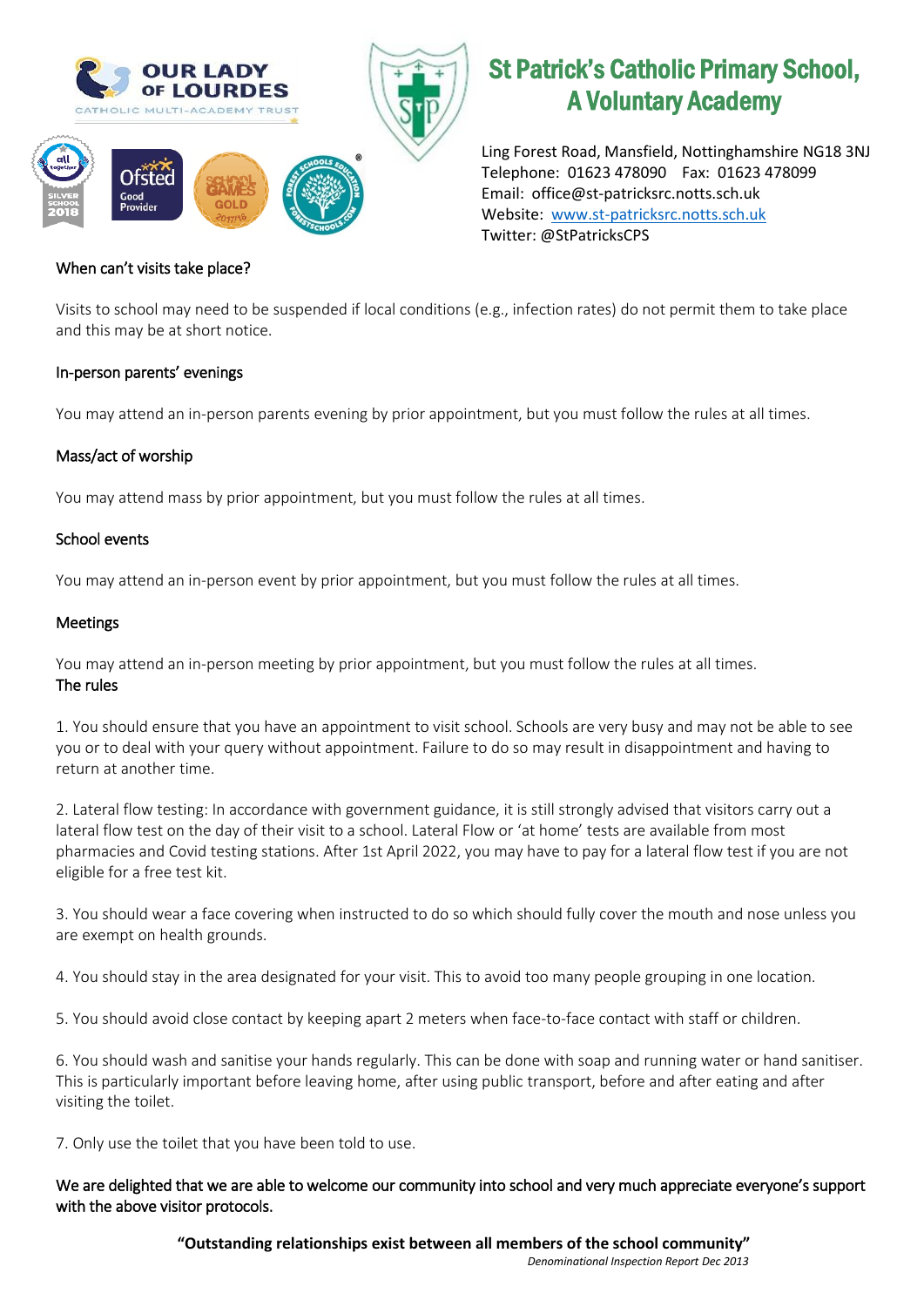

Ling Forest Road, Mansfield, Nottinghamshire NG18 3NJ Telephone: 01623 478090 Fax: 01623 478099 Email: office@st-patricksrc.notts.sch.uk Website: [www.st-patricksrc.notts.sch.uk](http://www.st-patricksrc.notts.sch.uk/) Twitter: @StPatricksCPS

## Diary Dates

We are really pleased to be able to invite families back into school to attend community events. Please see the below list of events which are happening over the next few weeks.

| Date                            | Event                                                                   |  |  |  |  |
|---------------------------------|-------------------------------------------------------------------------|--|--|--|--|
| Thursday 3rd March              | World Book Day - Children are welcome to dress up or attend school with |  |  |  |  |
|                                 | a symbol of their favourite character or book                           |  |  |  |  |
| Monday 7 <sup>th</sup> March    | After school celebration of learning where families are invited into    |  |  |  |  |
|                                 | classrooms at 3.30pm to look at their child's books                     |  |  |  |  |
| Thursday 17 <sup>th</sup> March | 9am-St Patrick's Day whole school Mass with parents and families        |  |  |  |  |
|                                 | welcome                                                                 |  |  |  |  |
|                                 | 2.15pm- Child led mini-market-families invited to attend                |  |  |  |  |
| Friday 18 <sup>th</sup> March   | 8.30am-Y1 and Y2 Stay and Pray                                          |  |  |  |  |
| Friday 25 <sup>th</sup> March   | 8.30am-Foundation Stage - Stay and Pray                                 |  |  |  |  |
|                                 | 2.45pm- Come and See Assembly-Y1,2 and 3 - Families invited to attend   |  |  |  |  |
| Tuesday 29 <sup>th</sup> March  | 2.15pm- Whole school mass                                               |  |  |  |  |
| Friday 1 <sup>st</sup> April    | 9am Stations of the Cross - Y3,4,5 and 6                                |  |  |  |  |
|                                 | 8.30am-Y1 and Y2- Stay and Pray                                         |  |  |  |  |

Children during Lent who had made their First Confession will have the opportunity to receive the sacrament of Reconciliation with one of the priests in school.

Stay and Pray- These sessions will give families the opportunity to bring their child into the classroom to complete early work, read a book or complete an activity before then joining the class for a short collective worship.



Come and see assembly – This assembly will give our children the chance to showcase the work which they have been doing across a range of curriculum areas.

## Extra Curricula Activities

We still have places available on the below extra curricula activities. It would be wonderful to see more of our pupils join these clubs.